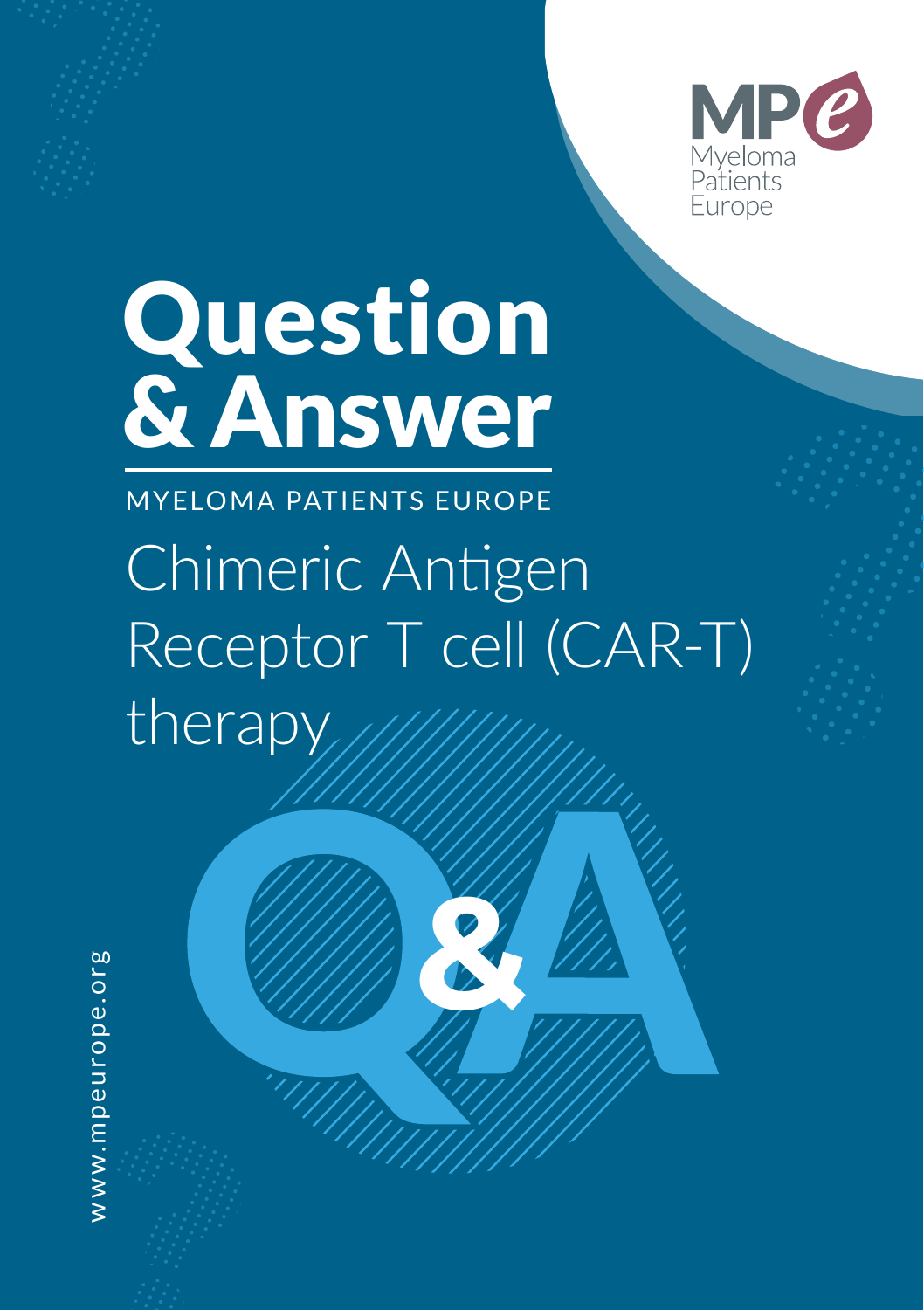

Edition: Myeloma Patients Europe (MPE)

Updated: April 2022

Myeloma Patients Europe AISBL Avenue Louise 143/4 1050 Brussels Belgium

www.mpeurope.org info@mpeurope.org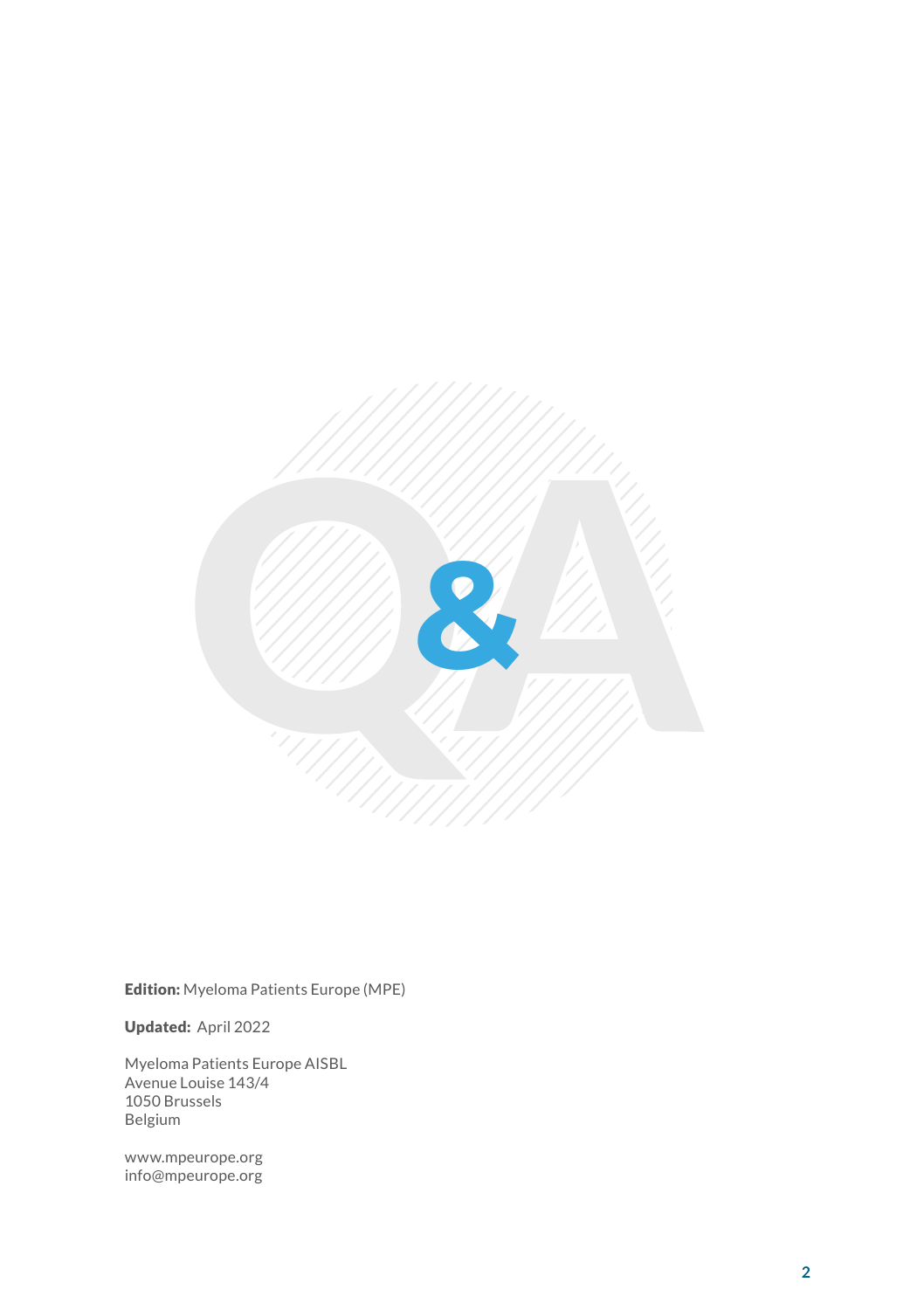

# **Table of content**

CAR-T is a form of immunotherapy currently approved and under investigation for the treatment of myeloma. Immunotherapy drugs use the body's immune cells to fight cancer.

This Q&A explains the following:

| What is the difference between an autologous stem cell transplant and     |
|---------------------------------------------------------------------------|
|                                                                           |
|                                                                           |
| Who is eligible for CAR-T? Are there any contraindications, or age/health |
|                                                                           |
| Are there any dietary restrictions? What are the nutritional              |
| Do all patients manage to collect the necessary white blood cells?        |
| How do patients tolerate CAR-T? What are the potential side effects? 8    |
| What should I expect during the recovery phase after CAR-T Therapy?       |
|                                                                           |
| Is CAR-T combined with traditional multiple myeloma                       |
| What are the consequences of the COVID19 pandemic on CAR-T                |
|                                                                           |
|                                                                           |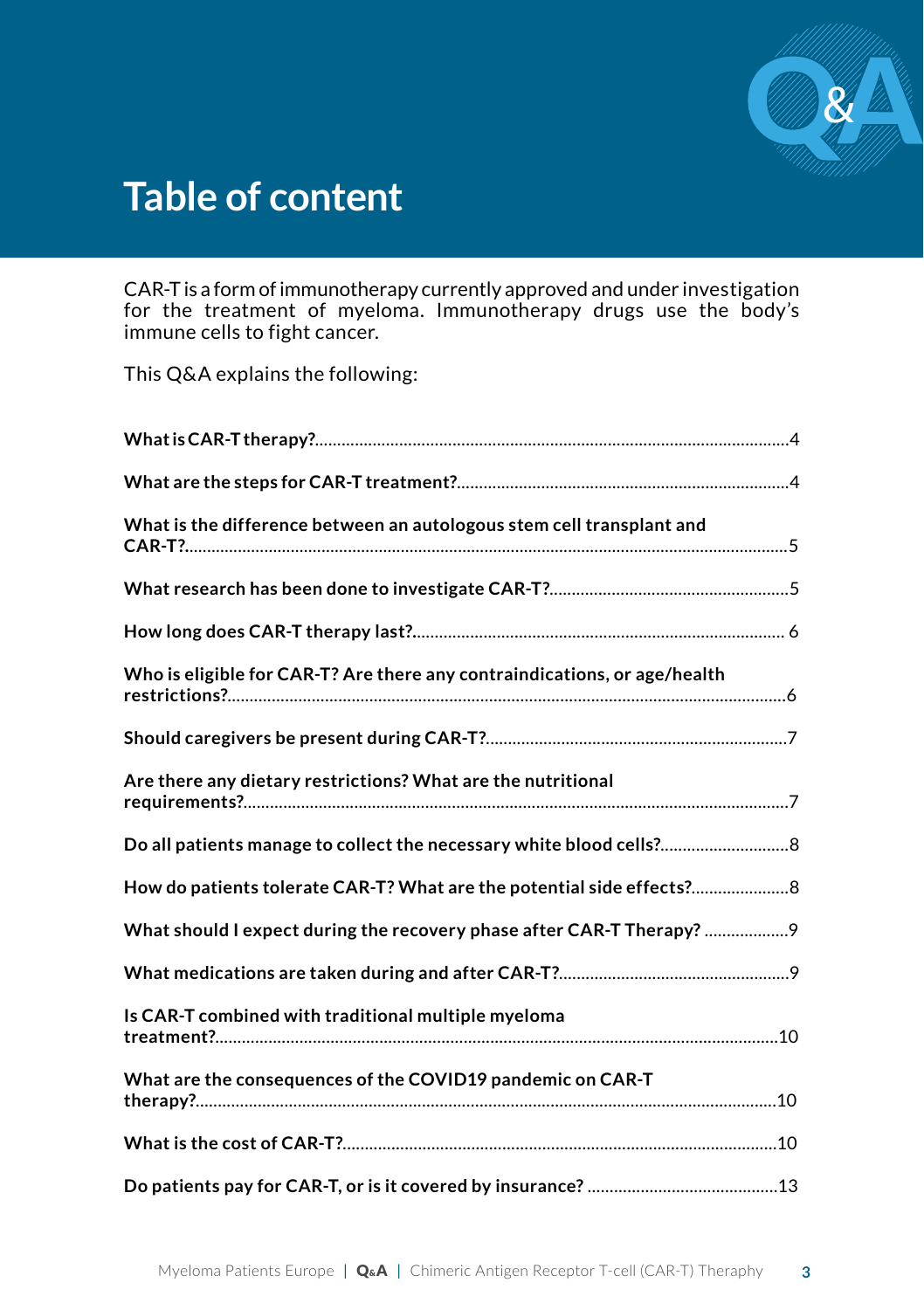## **What is CAR-T therapy?**

**Chimeric antigen receptor T cell (CAR-T)** treatment uses a type of white blood cell known as T cells. T cells play vital roles in the body's immune response to infection or cancer. Cancer cells commonly evade the immune system, making them difficult to find and destroy. During CAR-T therapy, T cells are modified to find and destroy cancerous myeloma cells. T cells are manufactured and equipped with a protein molecule called a "chimeric antigen receptor" (also known as CAR) to enable T cells to find and eliminate myeloma cells. CAR is a protein that resides on the surface of T cells and can instruct T cells to find, bind to and destroy cancerous myeloma cells. Equipping the T cells with the CAR protein is a complicated process involving the genetic modification of T cells in a laboratory. Specific methods are used to introduce the CAR DNA into the T cell. These methods include using viruses or other vectors, which carry the CAR DNA into the T cell.

CAR-T is currently under investigation for various stages of myeloma, but at this time, most patients treated with CAR-T are considered relapsed/refractory, meaning they have exhausted most of their available treatment options, and when a patient's disease has either stopped responding, or is not responding to other available treatments.

#### **What are the steps for CAR-T treatment?**

CAR-T therapy is a multi-step process. The usual procedure is as follows:

**Evaluation:** You will be evaluated to determine whether CAR-T therapy is a suitable option. Several factors, including your age, previous lines of therapy and general fitness, will be considered.

**Cell collection:** In preparation for treatment with CAR-T, white blood cells will be collected via leukapheresis, which requires a needle to be placed in your arm.

**Cell processing:** White blood cells, including the T cells, are sent to a laboratory. In the laboratory, the cells are separated to identify the appropriate T cells used to make the CAR-T treatment. Next, the T cells are equipped with the CAR gene.

**Cell expansion:** The modified T cells are then grown in the laboratory. This process may take two weeks or more. During CAR-T manufacturing, you will continue treatment with your regular regimen.

**Conditioning therapy:** Before you receive the CAR-T cells, you will receive chemotherapy (also known as lymphodepleting therapy), which is required to help your body accept the CAR-T cells.

**Reinfusion of T cells:** After processing, CAR-T cells are reinfused back into your body to multiply, identify the myeloma cells and eliminate them.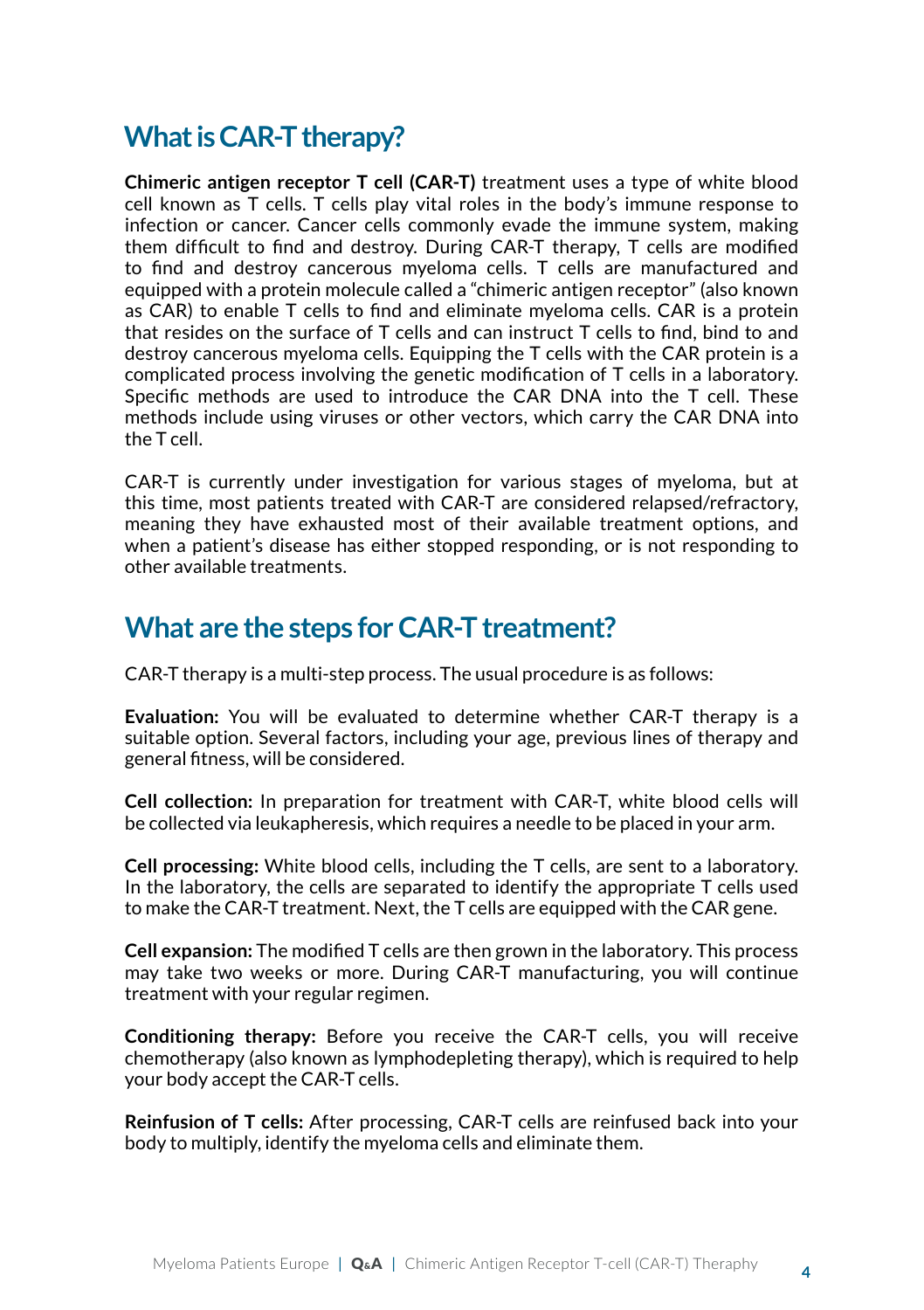**Recovery and monitoring:** Following CAR-T therapy, you will be closely monitored in the hospital for around two weeks for any side effects and then in the outpatient clinic for approximately three months.

The timeline for the above steps may vary depending on the drug. However, manufacturing CAR-T products takes anywhere between 2-6 weeks. After treatment, a follow-up monitoring phase of 1-3 months is common, but long-term follow-up for several years is required, given CAR-T is developed using genetic engineering.

# **What is the difference between an autologous stem cell transplant and CAR-T?**

Autologous stem cell transplants (ASCT) and CAR-T therapy are two different treatments for multiple myeloma that share some common features. For example, both treatments involve the reinfusion of cells collected from your body and both require conditioning chemotherapy (i.e. lymphodepletion therapy) to prepare your body for treatment.

Despite some similarities, ASCT and CAR-T are unique treatments that differ from each other in significant ways. ASCT is a well-known form of myeloma treatment where the stem cells are used to restore the bone marrow after high-dose chemotherapy. CAR-T cell therapy is a new and emerging immunotherapy (the type of treatment that uses your immune system to fight your myeloma). ASCT uses stem cells and CAR-T uses a type of immune cell known as T cells that are modified to find and destroy cancerous myeloma cells. The mechanism of action of ASCT and CAR-T are also different. ASCT works to replenish healthy stem cells and where the chemotherapy eliminates your myeloma. CAR-T, by comparison, attempts to remove cancerous myeloma cells using your body's immune system.

#### **What research has been done to investigate CAR-T?**

Research on CAR-T for myeloma is in the early stages compared to other hematologic diseases. The most widely researched myeloma cell target is the B cell maturation antigen (BCMA). BCMA is a protein universally present on the surface of myeloma cells and, therefore, a promising target for CAR-T to bind to and destroy cancerous myeloma cells. The first BCMA-targeted CAR-T cell therapy was developed in 2013 and demonstrated a promising overall response rate (ORR) of 81%  $^{1}$ .

The most significant recent breakthrough of CAR-T for the treatment of myeloma was the US Food and Drug Administration (FDA) approval of idecabtagene vicleucel (also known as Abecma©, ide-cel, or bb2121) in March 2021 and subsequent approval by the EMA in August 2021. Abecma© was studied in 140 patients, 30% of whom had a complete response (low or no presence of abnormal plasma cells on evaluation), and 67% had at least a partial response<sup>2</sup>. Detailed information on Abecma©, including how the medication works, risks/benefits and the approval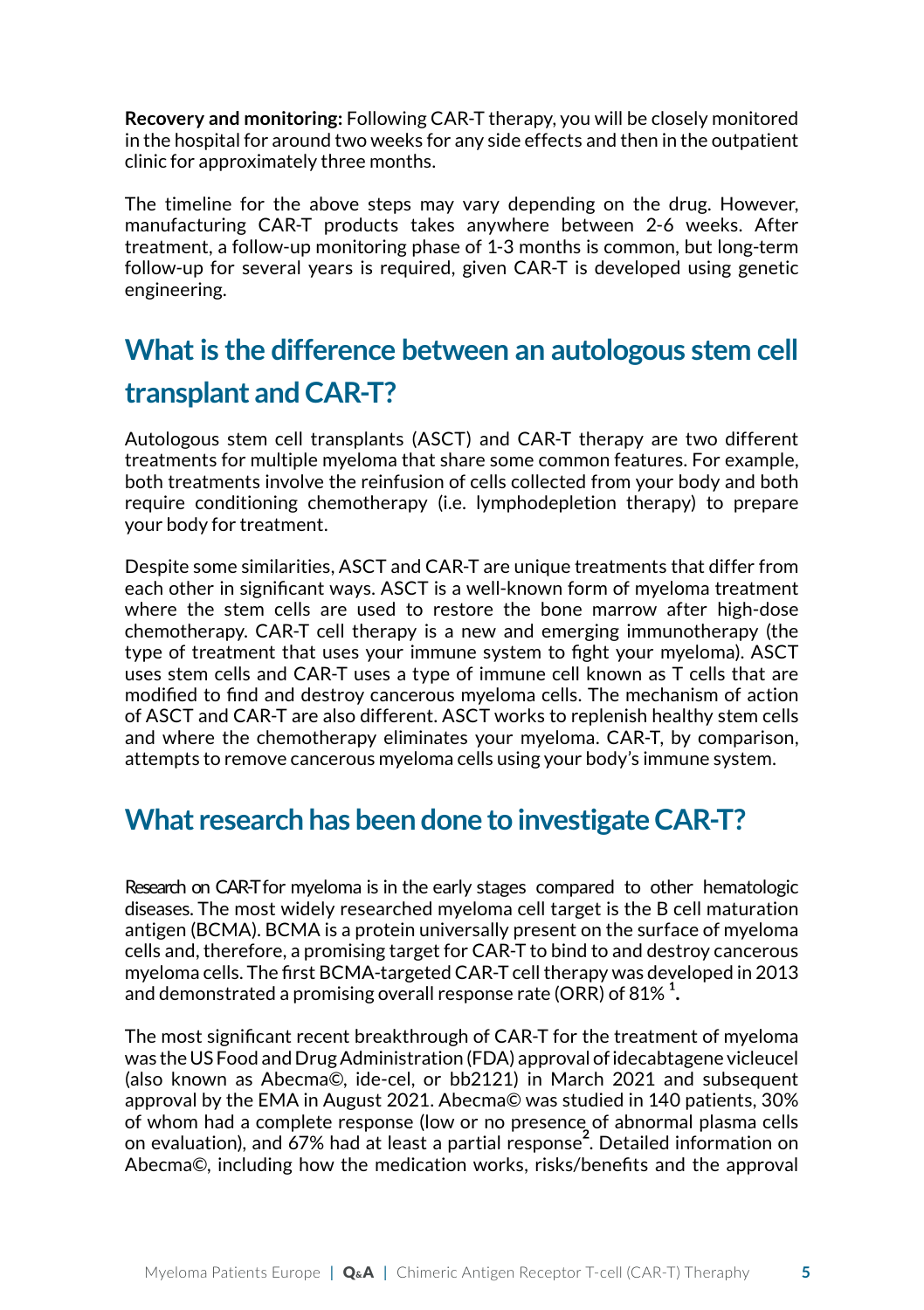process, is available [here](https://www.ema.europa.eu/en/medicines/human/EPAR/abecma) on the EMA website. Additional patient-friendly information on Abecma© can also be found [here](https://www.abecma.com/).

Another noteworthy CAR-T therapy is ciltacabtagene autoleucel (also known as Carvykti©, cilta-cel, JNJ-4528). The FDA approved ciltacabtagene autoleucel in February 2022 for the treatment of patients with relapsed or refractory myeloma after four or more prior lines of therapy, including a proteasome inhibitor (like bortezomib), an immunomodulatory agent (like lenalidomide) and an anti-CD38 monoclonal antibody (like daratumumab or isatuximab). See more information about this approval [here](https://www.mpeurope.org/2022/03/02/fda-approves-cilta-cel-for-relapsed-or-refractory-myeloma/). This CAR-T product targets two parts of the BCMA protein on myeloma cells with goals to improve the efficacy of the drug. Cilta-cel demonstrated a 97% ORR in the CARTITUDE-1 clinical trial<sup>3</sup>. Information on CARTITUDE-1 is available [here.](https://clinicaltrials.gov/ct2/show/NCT03548207)

For further details on BCMA targeting CAR-T products, you can follo[w this link](https://www.nature.com/articles/s41408-021-00469-5/tables/2) to a comprehensive table summarising BCMA CAR-T clinical trials as of 20204.

Aside from BCMA, other promising target proteins on myeloma cells include SLAMF7, CD38, GPRC5D and CD19. For example, MPE is a consortium member of the CARAMBA clinical trial investigating SLAMF7 CAR-T therapy, a Horizon 2020/ EU-funded project taking place across six European countries. You can read more about CARAMBA [here](https://www.nature.com/articles/s41408-021-00469-5/tables/3) and in MPE's pipeline publication. Click here <sup>5</sup> for more information on ongoing clinical trials investigating targets outside of BCMA.

#### **How long does CAR-T therapy last?**

The progression-free (PFS) time to next treatment and overall survival (OS) vary depending on the specific CAR-T product. Disease remission following CAR-T therapy is, in most cases, no longer than  $18$  months<sup>6</sup>. However, this can vary from patient to patient, and with the CAR-T product given that significant improvements are likely to occur with further CAR-T research and advancements.

#### **Who is eligible for CAR-T? Are there any contraindications,**

#### **or age/health restrictions?**

The criteria for receiving CAR-T therapy may vary from product to product; however, patients generally must be over 18 years of age, and their overall health status is carefully considered. Most patients considered eligible for CAR-T treatment have a high level of fitness. For example, patients with active viral or bacterial infections, complex medical issues (such as heart, liver, or kidney disease), or autoimmune diseases; or patients with other cancers, as well as pregnant or breastfeeding patients cannot receive CAR-T. In addition, to receive CAR-T most patients must be considered relapsed/refractory and should have received a certain number of previous lines of therapy (including proteasome inhibitors and immune modulators) and their myeloma should have progressed after or during the last treatment.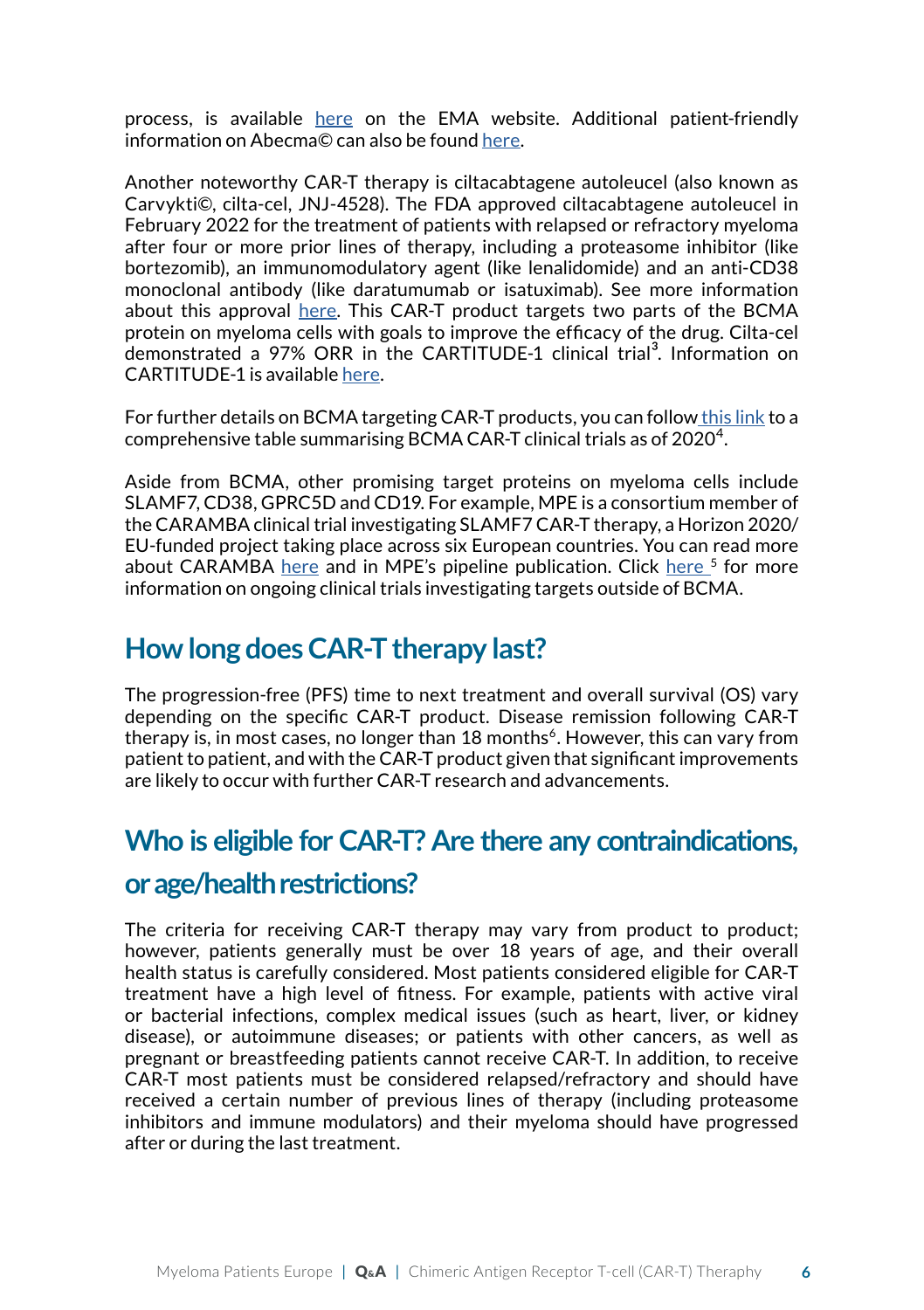The number of previous lines varies from one study to another and depending on the product. The current label for Abecma© is after three lines of therapy in Europe and four lines in the US, and is being explored as first line of therapy in clinical trials. For more information on inclusion/exclusion criteria for entry into a CAR-T clinical trial, please refer to MPE's publication on [The Reality of CAR-T Therapy: Am I](https://www.mpeurope.org/2021/03/11/the-reality-of-car-t-cell-therapy-am-i-eligible/)  [Eligible?](https://www.mpeurope.org/2021/03/11/the-reality-of-car-t-cell-therapy-am-i-eligible/)

#### **Should caregivers be present during CAR-T?**

Generally, caregiver support is necessary during CAR-T therapy, given the complex needs for monitoring and follow-up throughout the treatment process and afterwards. It is important to note that patients may not be considered eligible for CAR-T clinical trials or treatment, if they do not have the required social support at home.

Carers should be aware of the possibility and potential seriousness of the side effects of CAR-T therapy, and when they need to seek help. Carers should also be mindful of the potential burden of extended hospital stays, frequent office visits and home monitoring. Carers and patients may have to travel far and potentially miss work to support their loved ones. They should also be aware that their loved ones may be admitted to the intensive care unit as some patients may experience severe side effects.

# **Are there any dietary restrictions? What are the nutritional requirements?**

It is important to know that cancer and treatments can cause loss of appetite, weight loss, diarrhoea, nausea and vomiting, among other symptoms. Given some of the side effects of treatment, proper nutrition before, during and after CAR-T treatment is crucial. Good nutrition with a well-balanced diet may help with strength, energy and overall health.

Specific dietary interventions and nutritional support related to CAR-T therapy have not been extensively researched. In other cancer therapies, maintaining nutritional status has been associated with improved patient outcomes<sup>7</sup>. Therefore, nutrition support and other dietary interventions will likely impact patients receiving CAR-T. The healthcare team administering CAR-T can provide a dietary plan and notify you about any restrictions. Dietary restrictions relate to neutropenia (low levels of neutrophils, a type of white blood cell), which is a side effect of many myeloma treatments, not only CAR-T therapy. In this case, the immune system becomes too weak to fight properly against infections and bacteria, and avoiding contaminants is vital.

Foods to avoid generally comprise raw meat, fish, seafood or eggs; unpasteurised dairy products; unwashed vegetables and fruits; food that has been touched, or can be touched by other people (buffets, restaurants); fresh vegetables and fruits (cooking them is preferable) and undercooked and old food (leftovers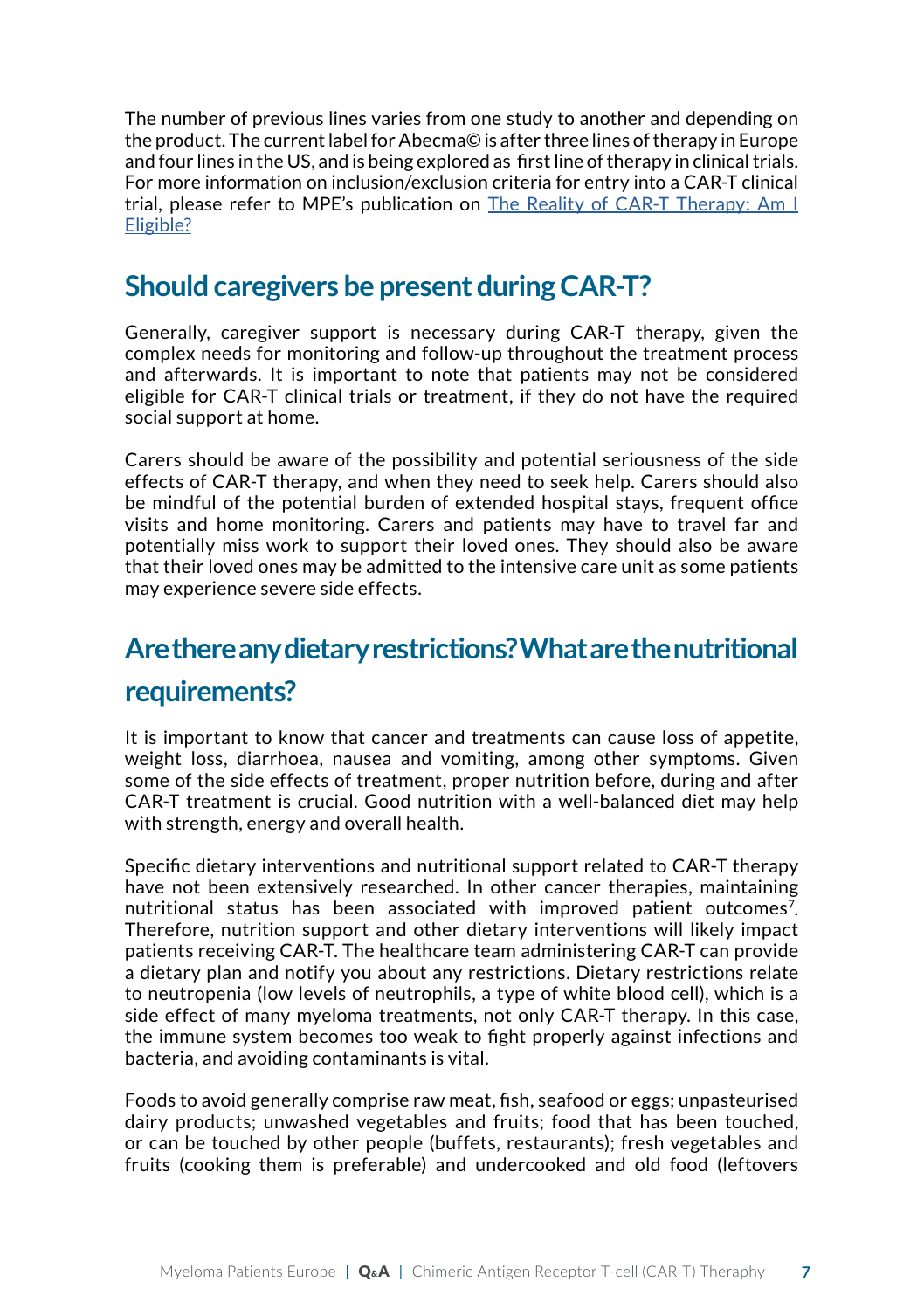>48h). Overall, a well-balanced and healthy diet is recommended for all myeloma patients to support a patient's health.

# **Do all patients manage to collect the necessary white blood cells?**

During the initial evaluation for consideration of CAR-T cell treatment, T cell and often other blood and myeloma cell counts are drawn. Research has shown that, generally, even from patients who have reduced white blood cell counts due to chemotherapy, doctors often manage to collect a sufficient amount of T cells for CAR-T manufacturing<sup>8</sup>. Yet, there is still a chance and risk that there may not be sufficient enough T cells to be manufactured. If this was the case, you would be unable to receive CAR-T treatment or may need to undergo subsequent T cell collection, likely delaying the time when you would be able to receive CAR-T, or risking your eligibility for CAR-T.

# **How do patients tolerate CAR-T? What are the potential side effects?**

There are many side effects associated with CAR-T therapy, and each patient may respond differently. Cytokine release syndrome (CRS) is a common side effect of CAR-T therapy. CRS is a systemic inflammatory condition that appears as a flu-like illness and includes the following - but not limited - symptoms: fever (38°C or higher); chills/shivering, fatigue; nausea or diarrhoea; headache; dizziness/light-headedness; shortness of breath; low blood pressure; high or irregular heart rate. CRS is commonly treated with a drug called tocilizumab or, on rare occasions, with steroids. Symptoms may differ for each patient, but they can be fatal, if severe. CRS generally occurs on the same day, or within a week, of CAR-T cell therapy administration, and this is why patients will be monitored closely in the hospital for symptoms during this time, and why outpatient administration is not recommended. Patients stay usually for 7-14 days at the hospital.

Neurotoxicity is another possible, but rare, side effect that may appear with BCMA-targeted CAR-T cell therapy. Symptoms include fatigue; headaches; altered mental state; confusion; agitation; difficulty speaking; slurred speech; loss of balance; tremors and seizures in rare but severe cases.

While CRS and neurotoxicity are some of CAR-T's most common or severe side effects, other side effects are often seen due to conditioning treatment. The CAR-T process, specifically conditioning treatment, involves eliminating cells from your bone marrow - and therefore immune system - such as white blood cells. Indeed, CAR-T treatment is associated with bone marrow suppression in nearly all patients, with prolonged suppression of healthy plasma cells. This leads to a weakened immune system, with an increased risk of infections. CAR-T can also change the levels of blood minerals (e.g. low potassium, sodium, or phosphate) and lower red blood cell counts and platelets, leading to an increased risk of bleeding,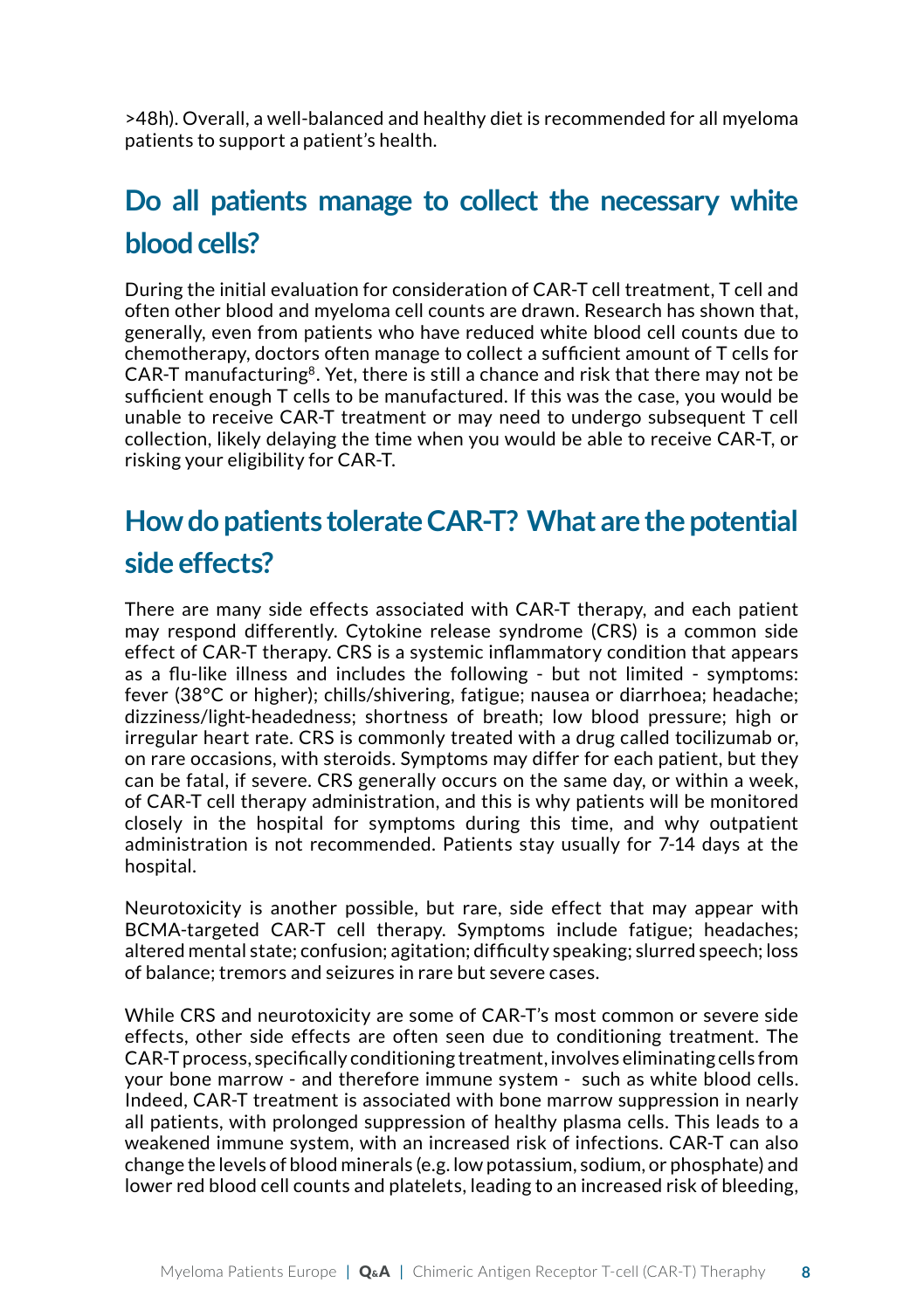bruising and infections, and causing additional fatigue. Studies have found that up to one-third of patients may experience a bacterial infection in the first 30 days after treatment with CAR-T, and viral infections are also common<sup>9</sup>. Additionally, patients may also experience infusion-related reactions, including allergies.

Due to the potential for severe side effects, some CAR-T cells may be equipped with a safety switch. In patients who experience life-threatening symptoms during or after treatment, EGFR antibodies can be given to the patient and will activate the safety/off switch when possible. For example, the CAR-T cells utilised in the CARAMBA CAR-T clinical trial are unique, because they incorporate an on/off safety switch to mitigate side effects when considered very severe.

It is important to quickly report any side effects to the health care team so the symptoms can be appropriately managed.

# **What should I expect during the recovery phase after CAR-T Therapy?**

Due to the potential severity of side effects, you will require hospitalisation for around two weeks or more to receive treatment, while remaining under close observation. Also, hospital stays may be prolonged in some cases and may require intensive care unit admission.

Due to the need for close monitoring, you and your carers should be aware that frequent hospital and office visits - potentially daily visits - will be required after discharge from the hospital. Patients who live further away from the treatment facility may be required to stay in a hotel or close to the hospital for several weeks for close monitoring. Carers are often required to do frequent checks in the home setting, administer medications and keep a diary of patient symptoms.

#### **What medications are taken during and after CAR-T?**

In preparation for treatment with CAR-T, the conditioning or lymphodepletion phase requires patients to receive low-dose chemotherapy to reduce their number of white blood cells. Lymphodepletion is necessary for the patient's body to accept CAR-T cells. Commonly used lymphodepleting drugs include fludarabine and cyclophosphamide. Following CAR-T infusion, in cases where a patient is showing symptoms of CRS, they will receive steroids, or a drug called tocilizumab, to lessen symptoms. Other medications used to treat the side effects of CAR-T are steroids or an antibody to interleukin-1. Granulocyte colony stimulating factors (G-CSF) can be given to stimulate bone marrow cell production to increase white blood cell counts, antibiotics to decrease the risk of infection and intravenous fluids for hydration.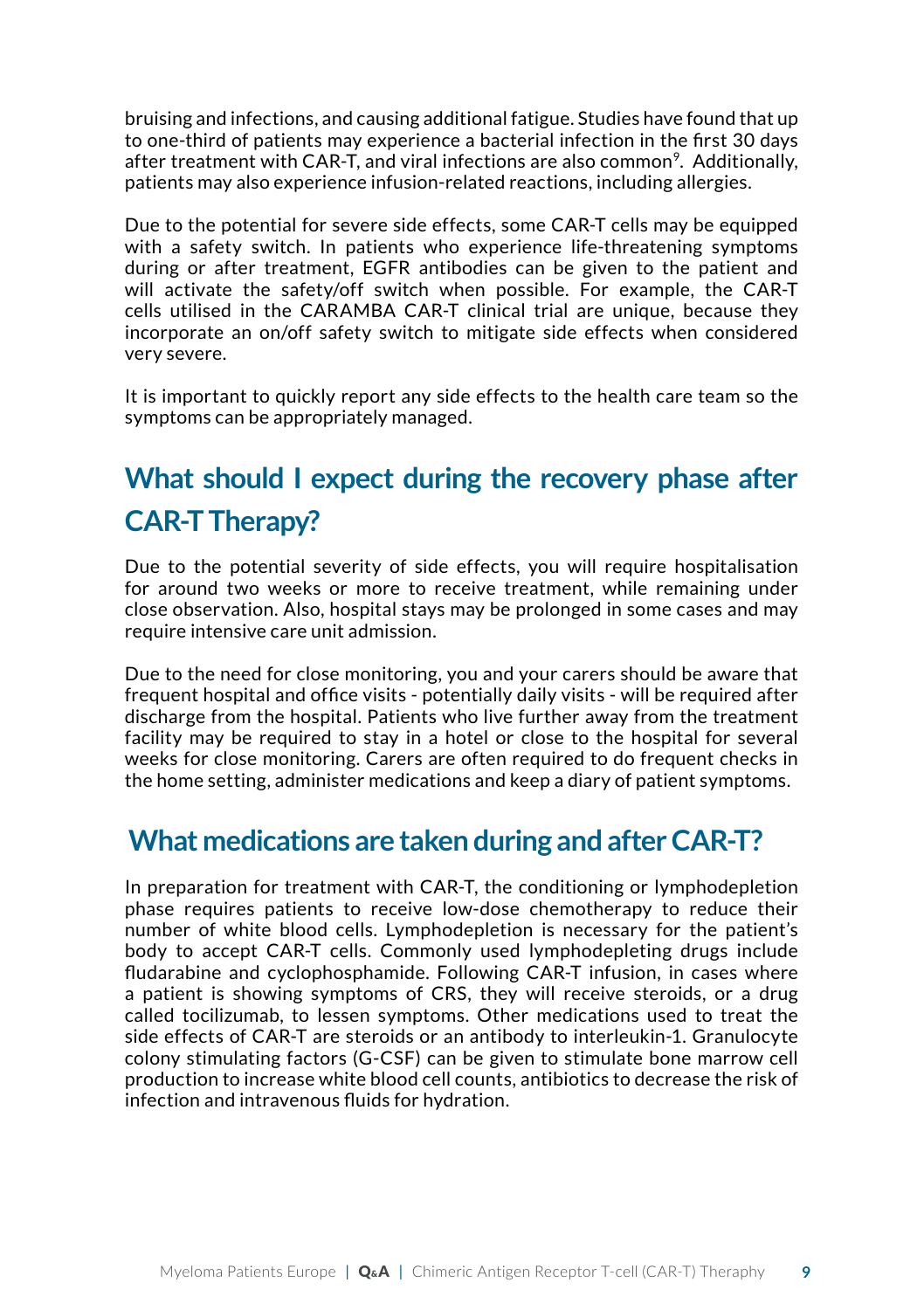# **Is CAR-T combined with traditional multiple myeloma treatment?**

CAR-T is usually administered as a single treatment after lymphodepletion and is not often combined with other myeloma drugs. There are studies investigating the use of CAR-T in the earlier and later stages of myeloma, and with or without maintenance treatment, or a stem cell transplant.

comparison to the same treatment without cilta-cel<sup>10</sup>. Several similar studies are also ongoing, such as the KaRMMA 4 study which can be found [here.](https://ascopubs.org/doi/abs/10.1200/JCO.2021.39.15_suppl.TPS8053) For example, the CARTITUDE 5 study investigates CAR-T administration in newly-diagnosed patients after induction (or initial) treatment with bortezomib, lenalidomide and dexamethasone, followed by the CAR-T treatment cilta-cel in

# **What are the consequences of the COVID19 pandemic on CAR-T therapy?**

Several factors affected the delivery of CAR-T cell therapies during the pandemic:disruption of healthcare and overwhelmed health workers; issues in the supply chain of commercial CAR-T cells; closing of borders, which created shipping issues; difficult access to ICU and shortage of tocilizumab, which is used in CRS management, and pauses in clinical trial enrolment during lockdowns. 29% of European CAR-T centres delayed therapy in 2020, with 55% of patients delayed for one month, 26% for 1-6 months and 16% who did not receive therapy at all. In 68% of cases, the delay required an additional therapy prior to CAR-T therapy.

It seems that the virus cannot be transmitted through the infused product, however, myeloma patients who contracted COVID19 after CAR-T cell therapy had a poor outcome (with a 15 times higher mortality rate). Longer isolation as well as protection using all available measures (prevention, social distancing, masks, vaccination of healthcare professionals and family members, virtual outpatient visits and priority to products that can be given in an outpatient setting) are recommended. Post-CAR-T vaccination is recommended after at least six months, post infusion. Further work is required to determine the predictors of vaccine response, efficacy and safety in CAR-T recipients.

## **What is the cost of CAR-T?**

The cost of CAR-T treatment in Europe cannot yet be determined, as the first CAR-T product (idecabtagene autoleucel, Abecma©) has just been approved and varies based on each country. However, treatment and health system costs are expected to be high for CAR-T in addition to the cost of hospitalisation and frequent follow-ups. Also, patients and their loved ones should be mindful of 'ancillary costs' that may arise, including travel costs, hospital stay costs, nursing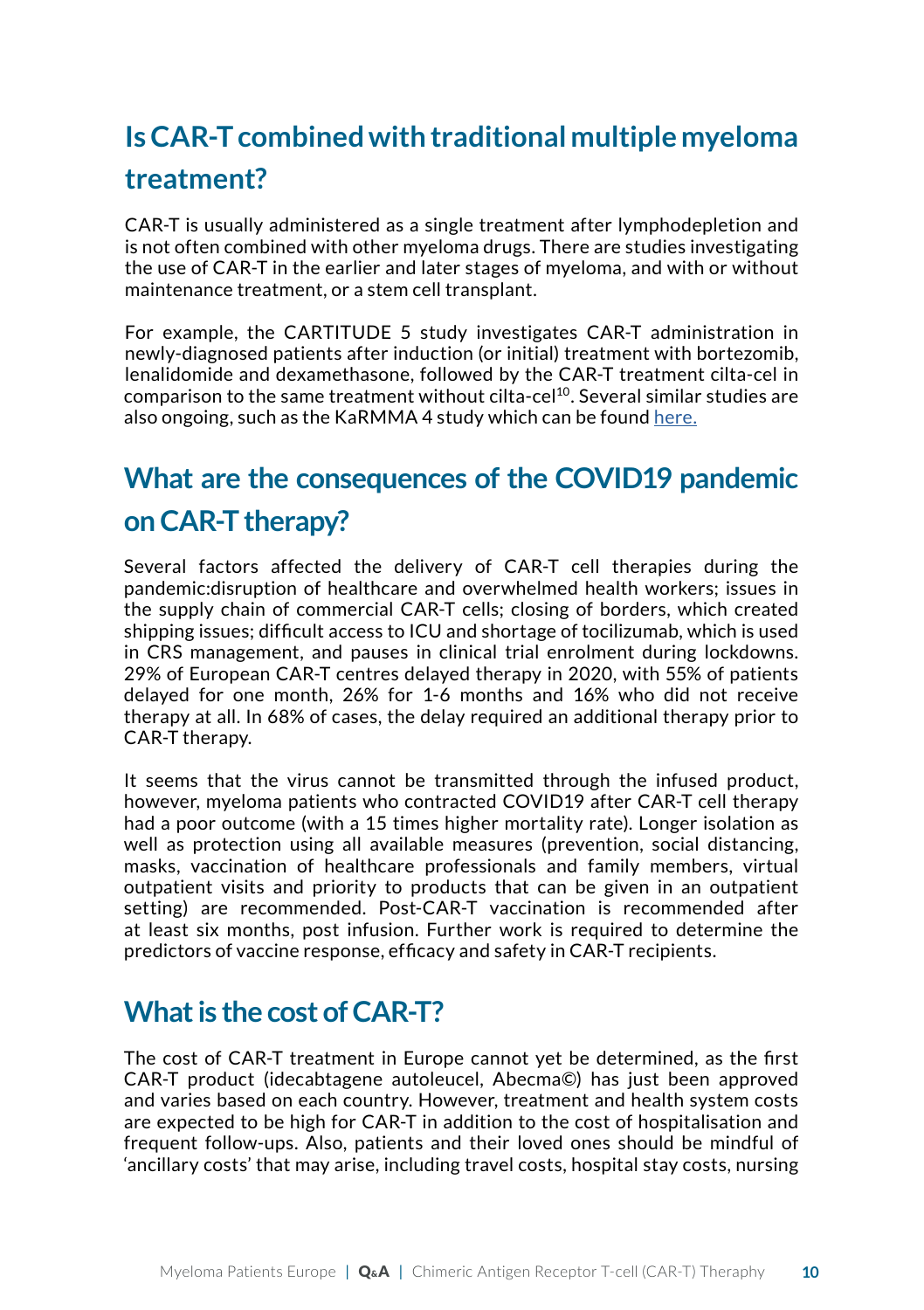care and follow-up visits. Please [see this article](https://www.fiercepharma.com/pharma/bristol-s-new-myeloma-car-t-needs-a-big-discount-to-be-cost-effective-watchdogs-say-while), which discusses cost concerns with CAR-T treatment in the US.

For example, other CAR-T products, Yescarta and Kymriah, were approved several years ago to treat lymphoma (another type of cancer). Kymriah is also indicated for the treatment of acute lymphoblastic leukaemia. Both CAR-T treatments are expensive and their costs are detailed in Figure 1 below:

|                        | <b>Price</b>                              |                                       |
|------------------------|-------------------------------------------|---------------------------------------|
| <b>Country</b>         | Axicabtagene<br>ciloleucel<br>(Yescarta®) | <b>Tisagenlecleucel</b><br>(Kymriah®) |
| <b>France</b>          | € 350,000                                 | €320,000                              |
| Germany                | € 327,000                                 | € 320,000                             |
| <b>Italy</b>           | N/A                                       | N/A                                   |
| <b>The Netherlands</b> | €327,000                                  | € 320,000                             |
| <b>Spain</b>           | € 327,000                                 | € 307,000                             |
| <b>UK</b>              | £300,000                                  | £282,000                              |

*Figure 1. Review of list prices in EU5 and The Netherlands (table adapted from a*  **Review of list prices in EU5 and The Netherlands** *presentation given by Dr. Uyl de Groot from the Erasmus University, Rotterdam, at an ESH roundtable "How I Manage CAR-T Therapies and Bispecific Antibodies for My Patients?" in September 2021."*

In addition, the costs of hospitalization are an important consideration, and the national health system may cover these costs. The treatment cost components of Yescarta and Kymriah CAR-T products for the treatment of lymphoma patients is detailed in Figure 2 below: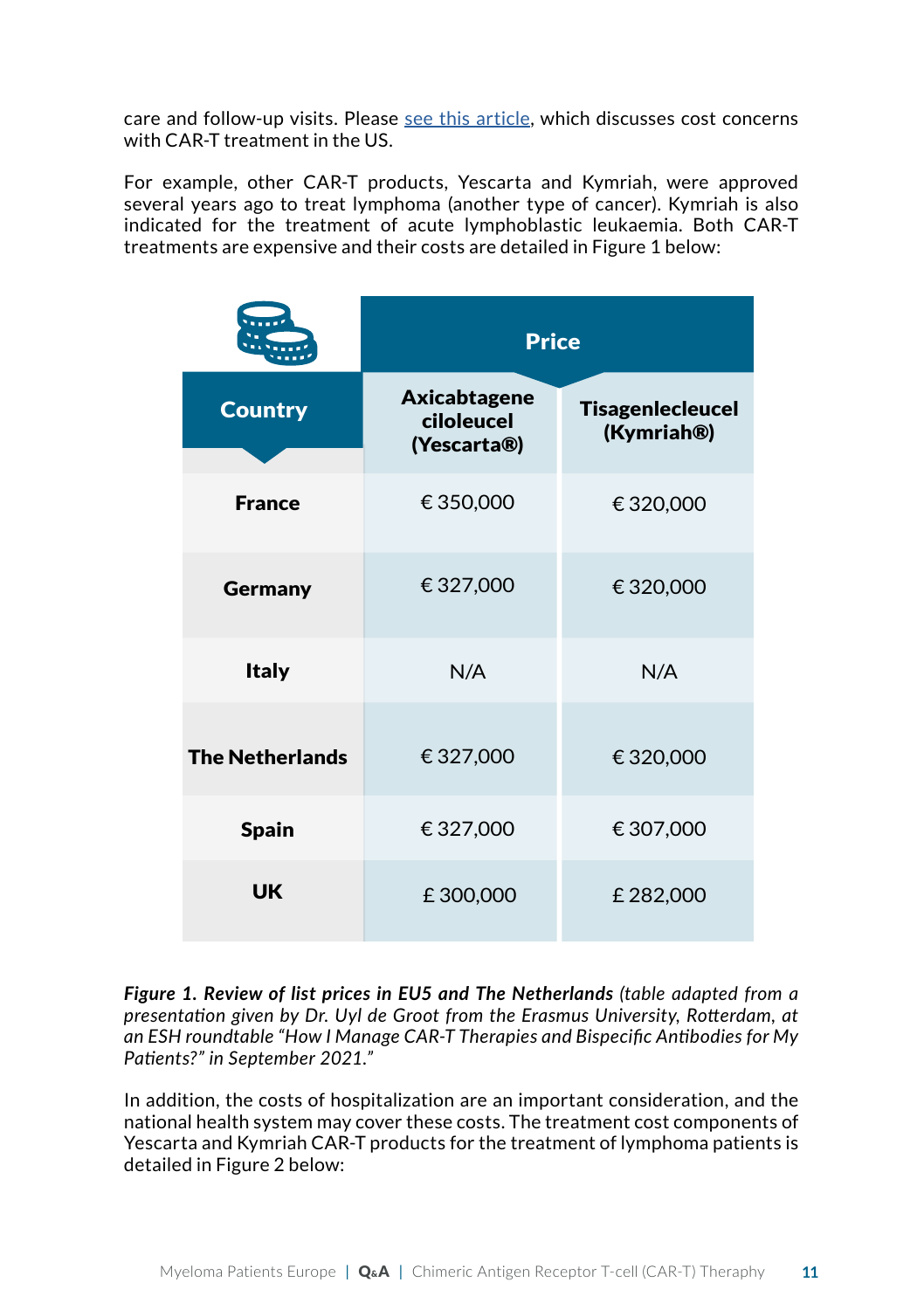| <b>Cost components</b>                      | <b>Price</b> |
|---------------------------------------------|--------------|
|                                             |              |
| Leukapheresis and cryopreservation          | €4,947.29    |
| Administering CAR-T cells + lymphodepletion | € 15,032.54  |
| ICU (per day)                               | € 1,444.02   |
| Hospital haematology/ oncology per day      | € 627.50     |
| Intravenous immunoglobulin IVIG per dose    | € 2,031.76   |
| Tocilizumab per event                       | € 1,483.04   |
| Febrile neutropenia (FN)                    | €4,953.34    |
| Anaemia                                     | € 2,961.45   |
| Thrombocytopenia                            | € 2,417.43   |
| Visit oncologist/haematologist              | € 144.62     |
| Visit neurologist                           | € 103.00     |
| MRI scan                                    | € 214.00     |
| PET-CT scan                                 | € 1,109.85   |

*Figure 2. Other cost components pre and post CAR-T (average 5 countries) (table adapted from a presentation given by Dr. Uyl de Groot from the Erasmus University, Rotterdam, at an ESH roundtable "How I Manage CAR-T Therapies and Bispecific Antibodies for My Patients?" in September 2021."*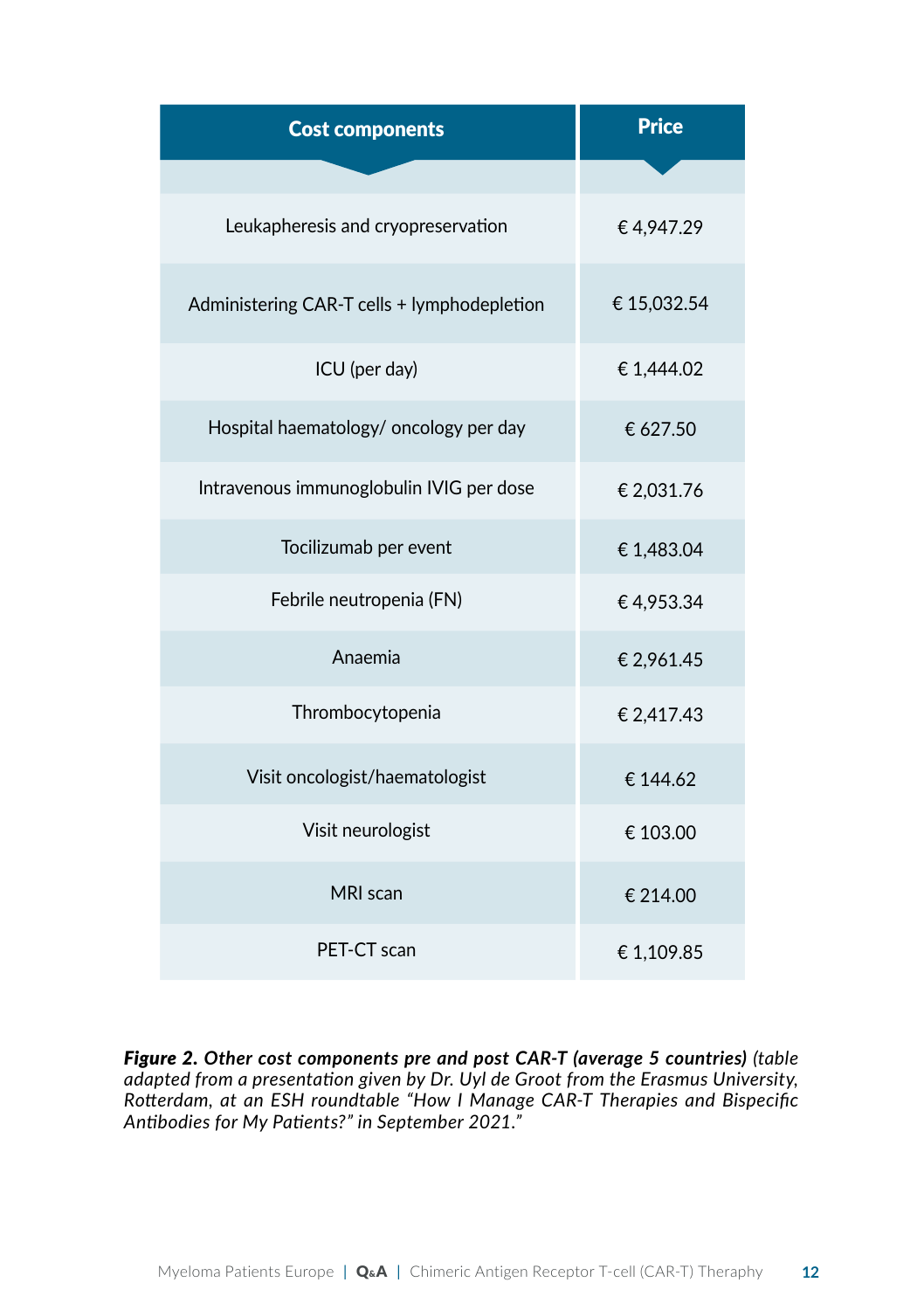## **Do patients pay for CAR-T, or is it covered by insurance?**

Considering that the first CAR-T product for myeloma (ide-cel, Abecma©) has just gained marketing authorisation (i.e., a license) for use in Europe, individual national reimbursement for this product is unclear.

Furthermore, reimbursement schemes for travel costs, hospital stays, and followup costs will most likely vary from country to county.

To date, the primary way of accessing CAR-T for treating myeloma is through a clinical trial, in which all the direct (and potentially some ancillary) costs related to the CAR-T treatment would usually be covered by the clinical trial sponsor and the national healthcare system.

Marketing authorisation by the European Commission is the first step for a medicine to be made available to patients in Europe, as it determines whether it is safe and effective for use. Once marketing authorisation is granted, national healthcare systems then decide on the value the medicine has to patients in their respective countries and whether to provide reimbursement and therefore, availability in a specific country. Health systems across Europe operate very differently and have different models for assessing, approving, and funding medicines. Reimbursement and access to CAR-T depend on the patient's country, how the health system operates, and the country's specific reimbursement decision.

MPE will continue monitoring and updating our [Myeloma Access Atlas](https://atlas.mpeurope.org/) to reflect CAR-T access in Europe.

Please email **access@mpeurope.org** or visit the Myeloma Access Atlas for further information.

*-----------------------------------------------------------------------------------------------------*

*This is not intended to be medical advice. Please speak with your clinician, if you have any questions or concerns about CAR-T therapy.*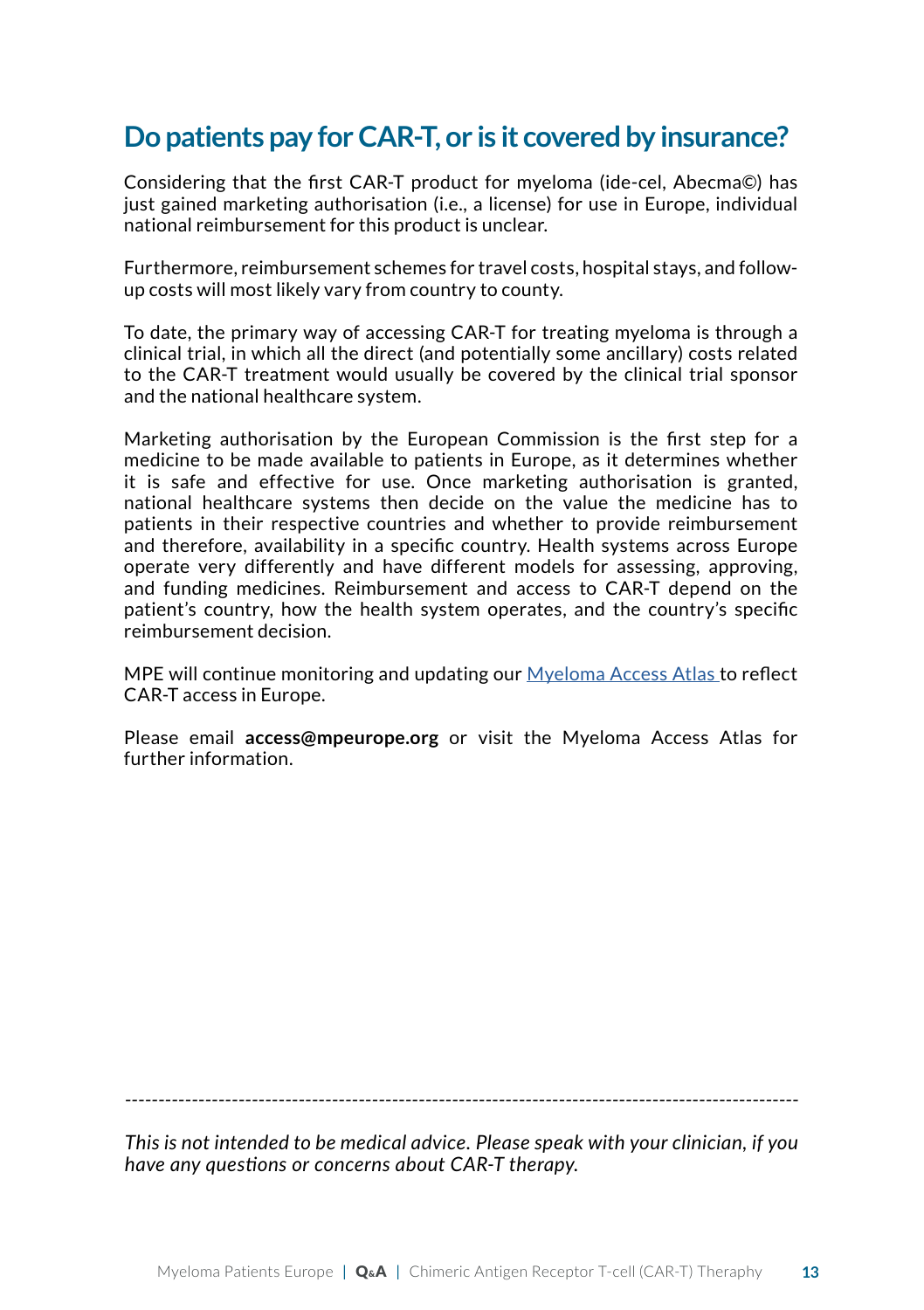

# **References**

- **1.** Ali SA, Shi V, Maric I, et al. T cells expressing an anti-B-cell maturation antigen chimeric antigen receptor cause remissions of multiple myeloma. Blood. 2016;128(13):1688-1700. doi:10.1182/blood-2016-04-711903
- **2.** [Abecma. European Medicines Agency. Accessed March 7, 2022.](https://www.ema.europa.eu/en/medicines/human/EPAR/abecma) [https://](https://www.ema.europa.eu/en/medicines/human/EPAR/abecma
) [www.ema.europa.eu/en/medicines/human/EPAR/abecma](https://www.ema.europa.eu/en/medicines/human/EPAR/abecma
)
- **3.** Martin T. Updated Results from CARTITUDE-1: Phase 1b/2Study of Ciltacabtagene Autoleucel, a B-Cell Maturation Antigen–Directed Chimeric Antigen Receptor T Cell Therapy, in Patients With Relapsed/ Refractory Multiple Myeloma. ASH 2021. Accessed March 17, 2022. <https://ash.confex.com/ash/2021/webprogram/Paper146060.html>
- **4.** Table 2 Anti-BCMA CAR-T-cell clinical trials in multiple myeloma. Teoh, P.J., Chng, W.J. CAR T-cell therapy in multiple myeloma: more room for improvement. Blood Cancer J. 11, 84 (2021). [https://doi.org/10.1038/](https://www.nature.com/articles/s41408-021-00469-5) [s41408-021-00469-5](https://www.nature.com/articles/s41408-021-00469-5)
- **5.** Table 3 Non-anti-BCMA CAR T-cell clinical trials in multiple myeloma (true to the time of writing). Teoh, P.J., Chng, W.J. CAR T-cell therapy in multiple myeloma: more room for improvement. Blood Cancer J. 11, 84 (2021). <https://doi.org/10.1038/s41408-021-00469-5>
- **6.** Mikkilineni L, Kochenderfer JN. CAR-T cell therapies for patients with multiple myeloma. Nat Rev Clin Oncol. 2021;18(2):71-84. doi:10.1038/ s41571-020-0427-6
- **7.** Cucchiaro B, Weekes CE. Systematic review of nutrition support interventions in adult haematology and oncology patients receiving CAR-T cell therapy. Clin Nutr ESPEN. 2021;46:60-65. doi:10.1016/j. clnesp.2021.10.015
- **8.** Korell F, Laier S, Sauer S, et al. Current Challenges in Providing Good Leukapheresis Products for Manufacturing of CAR-T Cells for Patients with Relapsed/Refractory NHL or ALL. Cells. 2020;9(5):E1225. doi:10.3390/cells9051225
- **9.** Stewart AG, Henden AS. Infectious complications of CAR-T-cell therapy: a clinical update. Ther Adv Infect Dis. 2021;8:20499361211036772. doi:10.1177/20499361211036773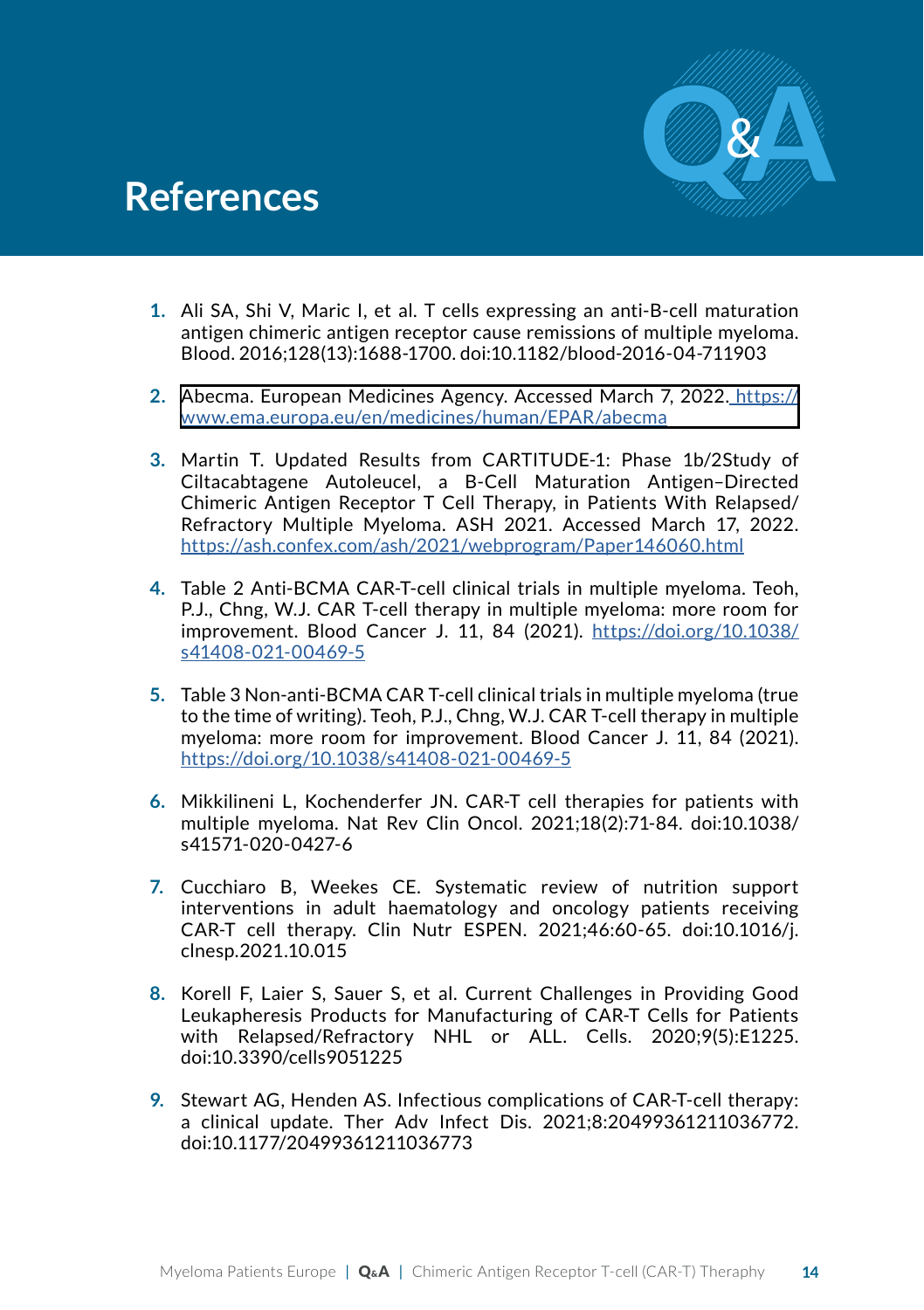**10.** Janssen Research & Development, LLC. A Phase 3 Randomized Study 10 Comparing Bortezomib, Lenalidomide and Dexamethasone (VRd) Followed by Ciltacabtagene Autoleucel, a Chimeric Antigen Receptor T Cell (CAR-T) Therapy Directed Against BCMA Versus Bortezomib, Lenalidomide, and Dexamethasone (VRd) Followed by Lenalidomide and Dexamethasone (Rd) Therapy in Participants With Newly Diagnosed Multiple Myeloma for Whom Hematopoietic Stem Cell Transplant Is Not Planned as Initial Therapy. clinicaltrials.gov; 2022. Accessed March 16, 2022. [https://clinicaltrials.gov/ct2/show/NCT04923893]( https://clinicaltrials.gov/ct2/show/NCT04923893)